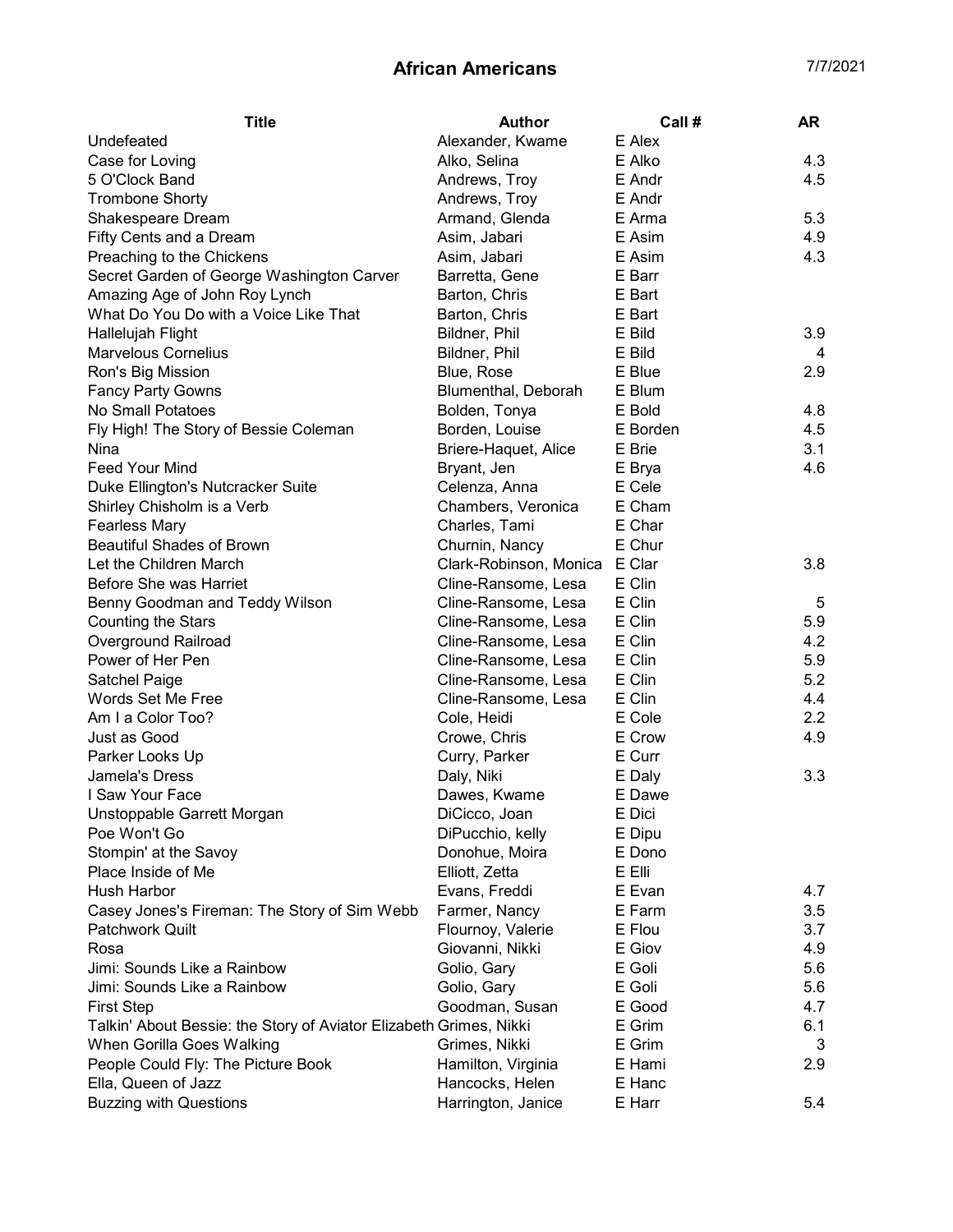| Hegedus, Bethany<br>4.9<br>Rise!<br>E Hege<br>5.2<br>Mamie on the Mound<br>Henderson, Leah<br>E Hend<br>Henson, Heather<br>E Hens<br>Lift Your Light a Little Higher<br>Dave the Potter<br>E Hill<br>Hill, Laban<br>When the Beat was Born<br>Hill, Laban<br>E Hill<br>4.2<br>2.9<br>Hoffman, Mary<br>E Hoff<br>Angel Just Like Me<br>Happy to Be Nappy<br>Hooks, Bell<br>E Hook<br>4.5<br>Carter Reads the Newspaper<br>Hopkinson, Deborah<br>E Hopk<br><b>Steamboat School</b><br>Hopkinson, Deborah<br>4.2<br>E Hopk<br>3.8<br>Sweet Clara and the Freedom Quilt<br>Hopkinson, Deborah<br>E Hopk<br><b>Oldest Student</b><br>Hubbard, Rita<br>E Hubb<br>Hughes, Langston<br>E Hugh<br>I, Too, am American<br>Hughes, Langston<br>E Hugh<br>My People<br>E Jame<br>Brown: the Many Shades of Love<br>James, Nancy | 6<br>$\overline{2}$ |
|---------------------------------------------------------------------------------------------------------------------------------------------------------------------------------------------------------------------------------------------------------------------------------------------------------------------------------------------------------------------------------------------------------------------------------------------------------------------------------------------------------------------------------------------------------------------------------------------------------------------------------------------------------------------------------------------------------------------------------------------------------------------------------------------------------------------|---------------------|
|                                                                                                                                                                                                                                                                                                                                                                                                                                                                                                                                                                                                                                                                                                                                                                                                                     |                     |
|                                                                                                                                                                                                                                                                                                                                                                                                                                                                                                                                                                                                                                                                                                                                                                                                                     |                     |
|                                                                                                                                                                                                                                                                                                                                                                                                                                                                                                                                                                                                                                                                                                                                                                                                                     |                     |
|                                                                                                                                                                                                                                                                                                                                                                                                                                                                                                                                                                                                                                                                                                                                                                                                                     |                     |
|                                                                                                                                                                                                                                                                                                                                                                                                                                                                                                                                                                                                                                                                                                                                                                                                                     |                     |
|                                                                                                                                                                                                                                                                                                                                                                                                                                                                                                                                                                                                                                                                                                                                                                                                                     |                     |
|                                                                                                                                                                                                                                                                                                                                                                                                                                                                                                                                                                                                                                                                                                                                                                                                                     |                     |
|                                                                                                                                                                                                                                                                                                                                                                                                                                                                                                                                                                                                                                                                                                                                                                                                                     |                     |
|                                                                                                                                                                                                                                                                                                                                                                                                                                                                                                                                                                                                                                                                                                                                                                                                                     |                     |
|                                                                                                                                                                                                                                                                                                                                                                                                                                                                                                                                                                                                                                                                                                                                                                                                                     |                     |
|                                                                                                                                                                                                                                                                                                                                                                                                                                                                                                                                                                                                                                                                                                                                                                                                                     |                     |
|                                                                                                                                                                                                                                                                                                                                                                                                                                                                                                                                                                                                                                                                                                                                                                                                                     |                     |
|                                                                                                                                                                                                                                                                                                                                                                                                                                                                                                                                                                                                                                                                                                                                                                                                                     |                     |
|                                                                                                                                                                                                                                                                                                                                                                                                                                                                                                                                                                                                                                                                                                                                                                                                                     |                     |
| 3.1<br>All Different Now<br>Johnson, Angela<br>E John                                                                                                                                                                                                                                                                                                                                                                                                                                                                                                                                                                                                                                                                                                                                                               |                     |
| 3.2<br>Johnston, Tony<br>E John<br><b>Angel City</b>                                                                                                                                                                                                                                                                                                                                                                                                                                                                                                                                                                                                                                                                                                                                                                |                     |
| <b>Bread for Words</b><br>Keller, Shane<br>E Kell                                                                                                                                                                                                                                                                                                                                                                                                                                                                                                                                                                                                                                                                                                                                                                   |                     |
| 4.7<br>I Have a Dream<br>King, Martin Luther Jr.<br>E King                                                                                                                                                                                                                                                                                                                                                                                                                                                                                                                                                                                                                                                                                                                                                          |                     |
| E Kirk<br><b>Making Their Voices Heard</b><br>Kirkfield, Vivian                                                                                                                                                                                                                                                                                                                                                                                                                                                                                                                                                                                                                                                                                                                                                     |                     |
| Kirkfield, Vivian<br>E Kirk<br>3.2<br>Sweet Dreams, Sarah                                                                                                                                                                                                                                                                                                                                                                                                                                                                                                                                                                                                                                                                                                                                                           |                     |
| <b>Ride to Remember</b><br>Langley, Sharon<br>E Lang                                                                                                                                                                                                                                                                                                                                                                                                                                                                                                                                                                                                                                                                                                                                                                |                     |
| 6.3<br>Vision of Beauty<br>Lasky, Kathryn<br>E Lask                                                                                                                                                                                                                                                                                                                                                                                                                                                                                                                                                                                                                                                                                                                                                                 |                     |
| Vision of Beauty: The Story of Sarah Breedlove W& Lasky, Kathryn<br>6.3<br>E Lask                                                                                                                                                                                                                                                                                                                                                                                                                                                                                                                                                                                                                                                                                                                                   |                     |
| Voice of Her Own<br>Lasky, Kathryn<br>5.9<br>E Lask                                                                                                                                                                                                                                                                                                                                                                                                                                                                                                                                                                                                                                                                                                                                                                 |                     |
| Voice of Her Own: The Story of Phyllis Wheatley, S Lasky, Kathryn<br>5.9<br>E Lask                                                                                                                                                                                                                                                                                                                                                                                                                                                                                                                                                                                                                                                                                                                                  |                     |
| <b>Meet Miss Fancy</b><br>Latham, Irene<br>E Lath                                                                                                                                                                                                                                                                                                                                                                                                                                                                                                                                                                                                                                                                                                                                                                   |                     |
| 4.3<br>Take a Picture of Me, James Van der Zee!<br>Loney, Andrea<br>E Lone                                                                                                                                                                                                                                                                                                                                                                                                                                                                                                                                                                                                                                                                                                                                          |                     |
| 4.4<br>Patricia's Vision<br>Lord, Michelle<br>E Lord                                                                                                                                                                                                                                                                                                                                                                                                                                                                                                                                                                                                                                                                                                                                                                |                     |
| Ready to Fly<br>Lyon, Lea<br>E Lyon                                                                                                                                                                                                                                                                                                                                                                                                                                                                                                                                                                                                                                                                                                                                                                                 |                     |
| Dream Builder<br>Lyons, Kelly<br>E Lyon<br>4.7                                                                                                                                                                                                                                                                                                                                                                                                                                                                                                                                                                                                                                                                                                                                                                      |                     |
| 4.5<br>Lyons, Kelly<br>E Lyon<br>Ellen's Broom                                                                                                                                                                                                                                                                                                                                                                                                                                                                                                                                                                                                                                                                                                                                                                      |                     |
| Going Down Home with Daddy<br>E Lyon<br>3.5<br>Lyons, Kelly                                                                                                                                                                                                                                                                                                                                                                                                                                                                                                                                                                                                                                                                                                                                                         |                     |
| Mahin, Michael<br>E Mahi<br>3.7<br>Muddy                                                                                                                                                                                                                                                                                                                                                                                                                                                                                                                                                                                                                                                                                                                                                                            |                     |
| <b>Grandad Mandela</b><br>E Mand<br>3.8<br>Mandela, Zazi                                                                                                                                                                                                                                                                                                                                                                                                                                                                                                                                                                                                                                                                                                                                                            |                     |
| Vast Wonder of the World<br>5.6<br>Mangal, Melina<br>E Mang                                                                                                                                                                                                                                                                                                                                                                                                                                                                                                                                                                                                                                                                                                                                                         |                     |
| These Hands<br>E Maso<br>Mason, Margaret                                                                                                                                                                                                                                                                                                                                                                                                                                                                                                                                                                                                                                                                                                                                                                            |                     |
| McGill, Alice<br>4.8<br>Molly Bannaky<br>E Mcgi                                                                                                                                                                                                                                                                                                                                                                                                                                                                                                                                                                                                                                                                                                                                                                     |                     |
| <b>Brave Ballerina</b><br>Meadows, Michelle<br>E Mead<br>3.3                                                                                                                                                                                                                                                                                                                                                                                                                                                                                                                                                                                                                                                                                                                                                        |                     |
| I and I<br>E Medi<br>Medina, Tony                                                                                                                                                                                                                                                                                                                                                                                                                                                                                                                                                                                                                                                                                                                                                                                   |                     |
| I am Harriet Tubman<br>E Melt<br>3.7<br>Meltzer, Brad                                                                                                                                                                                                                                                                                                                                                                                                                                                                                                                                                                                                                                                                                                                                                               |                     |
| I am Jackie Robinson<br>E Melt<br>Meltzer, Brad<br>RA                                                                                                                                                                                                                                                                                                                                                                                                                                                                                                                                                                                                                                                                                                                                                               |                     |
| Meltzer, Brad<br>E Melt<br>I am Martin Luther King, Jr.                                                                                                                                                                                                                                                                                                                                                                                                                                                                                                                                                                                                                                                                                                                                                             |                     |
| I am Rosa Parks<br>Meltzer, Brad<br>E Melt<br><b>RA</b><br>3.1                                                                                                                                                                                                                                                                                                                                                                                                                                                                                                                                                                                                                                                                                                                                                      |                     |
| As Good as Anybody<br>Michelson, Richard<br>4.1<br>E Mich                                                                                                                                                                                                                                                                                                                                                                                                                                                                                                                                                                                                                                                                                                                                                           |                     |
| Quickest Kid in Clarksville<br>E Mill<br>2.9<br>Miller, Pat                                                                                                                                                                                                                                                                                                                                                                                                                                                                                                                                                                                                                                                                                                                                                         |                     |
| Doctor with an Eye for Eyes<br>Mosca, Julia<br>E Mosc<br>3.3                                                                                                                                                                                                                                                                                                                                                                                                                                                                                                                                                                                                                                                                                                                                                        |                     |
| Girl with a Mind for Math<br>Mosca, Julia<br>E Mosc                                                                                                                                                                                                                                                                                                                                                                                                                                                                                                                                                                                                                                                                                                                                                                 |                     |
| Frederick Douglass: the Lion who Wrote History<br>E Myer<br>Myers, Walter Dean                                                                                                                                                                                                                                                                                                                                                                                                                                                                                                                                                                                                                                                                                                                                      |                     |
| Harlem: a Poem<br>Myers, Walter Dean<br>E Myer                                                                                                                                                                                                                                                                                                                                                                                                                                                                                                                                                                                                                                                                                                                                                                      |                     |
| I've Seen the Promised Land<br>Myers, Walter Dean<br>5.8<br>E Myer                                                                                                                                                                                                                                                                                                                                                                                                                                                                                                                                                                                                                                                                                                                                                  |                     |
| Almost to Freedom<br>4.4<br>Nelson, Vaunda<br>E Nels                                                                                                                                                                                                                                                                                                                                                                                                                                                                                                                                                                                                                                                                                                                                                                |                     |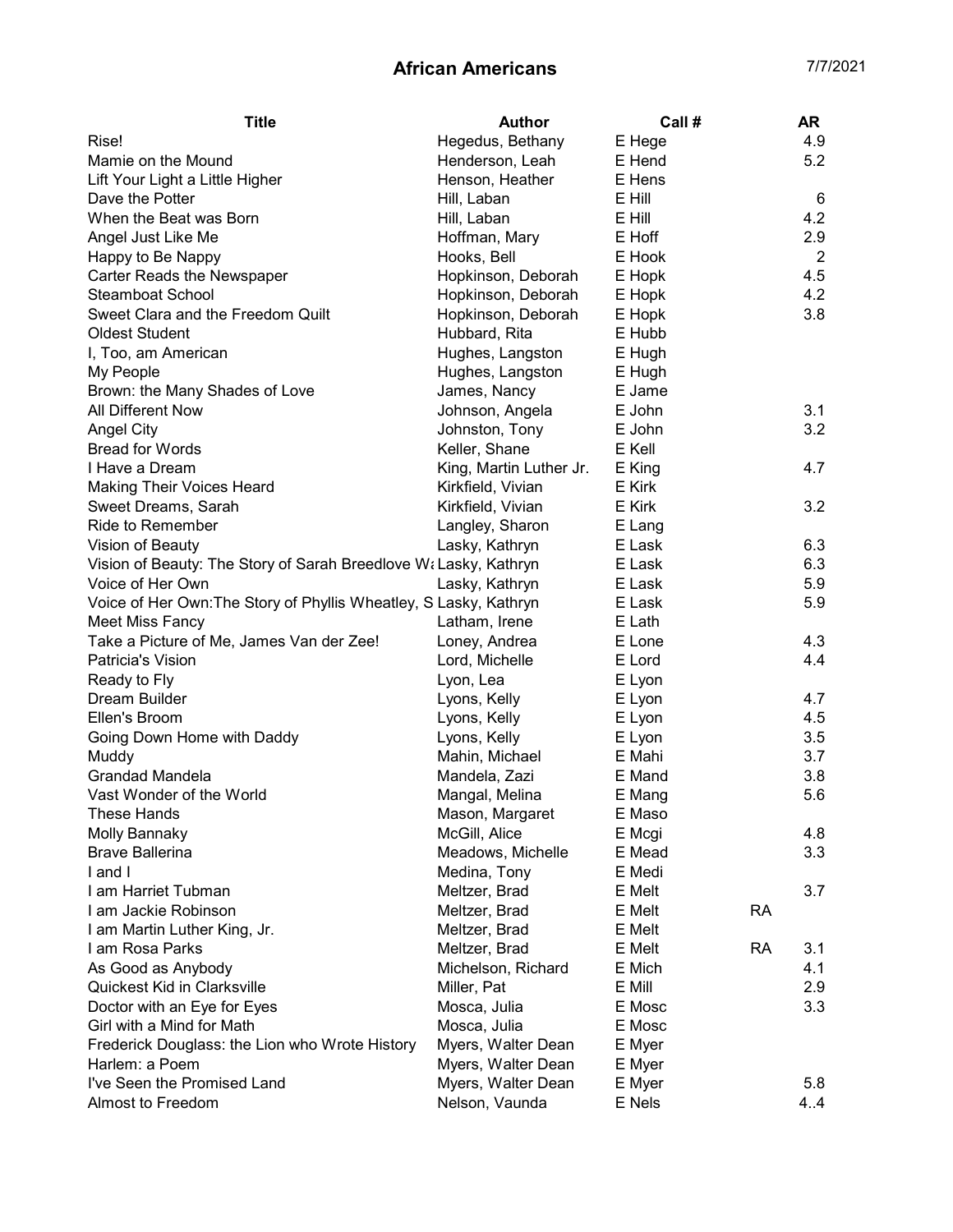| <b>Title</b>                                                     | <b>Author</b>                  | Call#  |           | <b>AR</b> |
|------------------------------------------------------------------|--------------------------------|--------|-----------|-----------|
| <b>Bad News for Outlaws</b>                                      | Nelson, Vaunda                 | E Nels |           | 5.2       |
| <b>Book Itch</b>                                                 | Nelson, Vaunda                 | E Nels |           | 3.3       |
| Don't Call Me Grandma                                            | Nelson, Vaunda                 | E Nels | <b>RA</b> | 3.6       |
| Let 'er Buck                                                     | Nelson, Vaunda                 | E Nels |           | 4.7       |
| Mister and Lady Day                                              | Novesky, Amy                   | E Nove |           | 3.3       |
| Sulwe                                                            | Nyong'o, Lupita                | E Nyon |           |           |
| Molly, By Golly                                                  | Ochiltree, Dianne              | E Ochi |           | 5         |
| Visiting Langston                                                | Perdomo, Willie                | E Perd |           | 1.6       |
| Bill Pickett: Rodeo Ridin' Cowboy                                | Pinkney, Andrea                | E Pink |           | 5.4       |
| Sojourner Truth's Step-Stomp Stride                              | Pinkney, Andrea                | E Pink |           | 4.2       |
| Shades of Black: a Celebration of Our Children                   | Pinkney, Sandra                | E Pink |           | 2.2       |
| Ella Fitzgerald: the Tale of a Vocal Virtuoso                    | Pinkney, Andrea                | E Pink |           |           |
| Lift as You Climb                                                | Powell, Patricia               | E Powe |           | 4.2       |
| I Am a Promise                                                   | Pryce, Shelly Ann              | E Pryc |           |           |
| Ruth and the Green Book                                          | Ramsey, Calvin                 | E Rams |           | 4.6       |
| <b>Bell Rang</b>                                                 | Ransome, James                 | E Rans |           |           |
| Freedom Ship                                                     | Rappaport, Doreen              | E Rapp | <b>RA</b> | 2.8       |
| Martin's Big Words                                               | Rappaport, Doreen              | E Rapp |           | 3.4       |
| Let Them Play                                                    | Raven, Margot                  | E Rave |           | 5.2       |
| Althea Gibson                                                    | Reid, Megan                    | E Reid |           | 4.4       |
| Back of the Bus                                                  | Reynolds, Aaron                | E Reyn |           | 3.3       |
| Aunt Harriet's Underground Railroad in the Sky                   | Ringgold, Faith                | E Ring |           | 4.1       |
| Harlem Renaissance Party                                         | Ringgold, Faith                | E Ring |           |           |
| Tar Beach                                                        | Ringgold, Faith                | E Ring |           | 3.4       |
| Grandpa Stops a War                                              | Robeson, Susan                 | E Robe |           |           |
| Testing the Ice                                                  | Robinson, Sharon               | E Robi |           | 3.9       |
| <b>Only Passing Through</b>                                      | Rockwell, Anne                 | E Rock |           | 5.2       |
| Only Passing Through: The Story of Sojourner Tru Rockwell, Anne  |                                | E Rock |           | 5.2       |
| Spy Called James                                                 | Rockwell, Anne                 | E Rock |           | 5.2       |
| Cool Cuts                                                        | Roe, Mechal                    | E Roe  |           |           |
| Happy Hair                                                       | Roe, Mechal                    | E Roe  |           |           |
| When Rosa Parks Went Fishing                                     | Ruiz, Rachel                   | E Ruiz |           | 3.8       |
| Little Melba and Her Big Trombone                                | Russell-Brown, Katheryn E Russ |        |           | 4.7       |
| Voice Named Aretha                                               | Russell-Brown, Katheryn E Russ |        |           | 4.7       |
| D is for Drinking Gourd                                          | Sanders, Nancy                 | E Sand |           | 7.7       |
| So Tall Within                                                   | Schmidt, Gary                  | E Schm |           | 4.7       |
| Pappy's Handkerchief                                             | Scillian, Devin                | E Scil |           | 4.9       |
| Malcolm Little                                                   | Shabazz, Ilyasah               | E Shab |           | 6.5       |
| Coretta Scott                                                    | Shange, Ntozake                | E Shan |           | 4.9       |
| Ellington Was Not a Street                                       | Shange, Ntozake                | E Shan |           |           |
| Muhammad Ali, the Man Who Could Float Like a B Shange, Ntozake   |                                | E Shan |           |           |
| Coretta Scott                                                    | Shange, Ntozake                | E Shan |           | 4.9       |
| <b>Brown Sugar Babe</b>                                          | Sherman, Charlotte             | E Sher |           |           |
| Swish! The Slam-Dunking, Alley-Ooping, High-Flyii Slade, Suzanne |                                | E Slad |           |           |
| Don't Say Ain't                                                  | Smalls, Irene                  | E Smal |           | 3.6       |
| <b>Brick by Brick</b>                                            | Smith, Charles Jr.             | E Smit |           |           |
| Shaka: King of the Zulus                                         | Stanley, Diane                 | E Stan |           | 5.5       |
| Riding to Washington                                             | Swain, Gwenyth                 | E Swai | <b>RA</b> | 3.8       |
| I Love My Hair!                                                  | Tarpley, Natasha               | E Tarp |           | 3.3       |
| Poet                                                             | Tate, Don                      | E Tate |           | 4.5       |
| I Have Heard of a Land                                           | Thomas, Joyce                  | E Thom |           | 3.1       |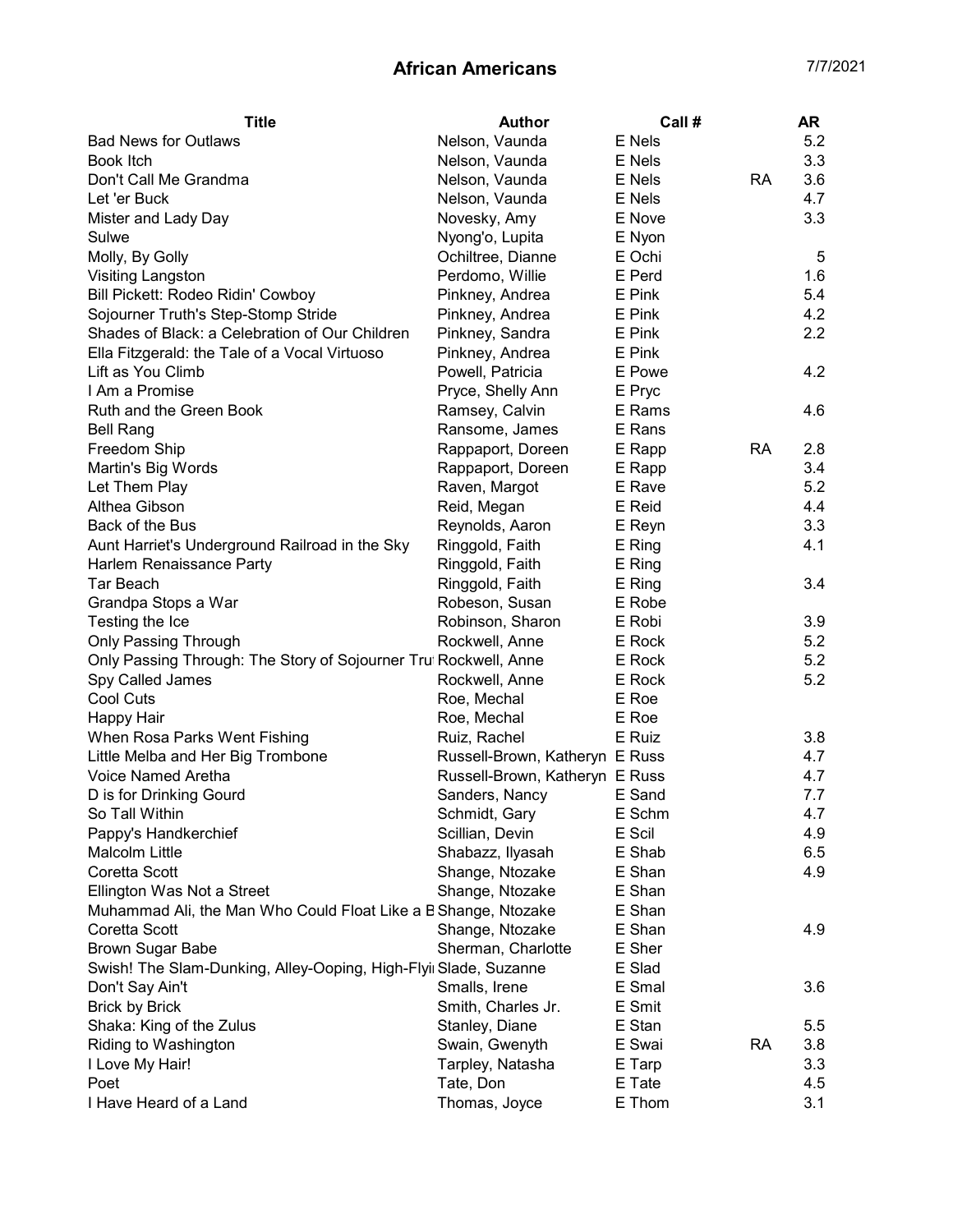| E Turn<br>Turner, Ann<br>4.4<br>My Name is Truth<br>Harriet Tubman<br>E Vega<br>Vegara, Isabel<br>Martin Luther King, Jr.<br>Vegara, Isabel<br>E Vega<br>Muhammad Ali: a Champion is Born<br>Vegara, Isabel<br>E Vega<br>Rosa Parks<br>Vegara, Isabel<br>E Vega<br>Nana Akua Goes to School<br>Walker, Tricia<br>E Walk<br><b>RA</b><br>4.3<br><b>Between the Lines</b><br>Wallace, Sandra<br>E Wall<br>4<br>E Wats<br>4.4<br>Harlem's Little Blackbird<br>Watson, renee<br>When Martin Luther King, Jr. Wore Roller Skates<br>E Weak<br>4.2<br>Weakland, Mark<br>When Wilma Rudolph played Basketball<br>E Weak<br>4.1<br>Weakland, Mark<br>Before John was a Jazz Giant<br>Weatherford, Carole<br>E Weat<br>3<br>Weatherford, Carole<br>E Weat<br>Box<br>Weatherford, Carole<br>E Weat<br>3.7<br>By and By<br>Weatherford, Carole<br>E Weat<br>5.4<br>Freedom in Congo Square<br><b>Gordon Parks</b><br>Weatherford, Carole<br>E Weat<br>4<br>Weatherford, Carole<br>E Weat<br>4.8<br>Leontyne Price<br>Weatherford, Carole<br>E Weat<br>4<br>Moses<br>R-E-S-P-E-C-T<br>Weatherford, Carole<br>E Weat<br>Weatherford, Carole<br>E Weat<br>Schomburg: the Man Who Built a Library<br>Sound That Jazz Makes<br>Weatherford, Carole<br>E Weat<br>4.7<br>Weatherford, Carole<br>E Weat<br>3.5<br>Sugar Hill<br>Weatherford, Carole<br>E Weat<br>Unspeakable<br>Voice of Freedom<br>Weatherford, Carole<br>E Weat<br>5.8<br>3.6<br>Listeners<br>Whelan, Gloria<br>E Whel<br>4.4<br>Jazz Age Josephine<br>Winter, Jonah<br>E Wint<br>Thurgood<br>Winter, Jonah<br>5.6<br>E Wint<br>Sonny's Bridge<br>Wittenstein, Barry<br>E Witt<br>E Wood<br>3.8<br>Show Way<br>Woodson, Jacqueline<br>This Is the Rope<br>E Wood<br>3.6<br>Woodson, Jacqueline<br>Diversity and Entertainment<br>Green, Amanda<br>J302.2<br><b>Controversial Monuments</b><br>Green, Amanda<br>J303.3<br>Timeline of the Slave Trade in America<br>6.8<br>Littlejohn, Randy<br>J306.3<br>Slavery: Bondage Throughout History<br>9.3<br>Watkins, Richard<br>J306.3<br>They Called Themselves the KKK<br>J 322.4<br>Bartoletti, Susan<br>9.2<br>Edwards, Pamela<br>J323<br>5.5<br><b>Bus Ride that Changed History</b><br>J 323<br>7.7<br>Freedom Walkers<br>Freedman, Russell<br>J323<br>Jim Crow Laws and Racism<br>Fremon, David<br>7.4<br>6.7<br>Graves, Kerry<br>J323<br>I Have a Dream<br>Leaders of Black Civil Rights<br>Vernell, Marjorie<br>J323<br>9.5<br>Happy Birthday, Martin Luther King<br>J 323.09<br>4.2<br>Marzollo, Jean<br>Green, Amanda<br>J323.1<br><b>Hidden Black History</b><br>Dream of Freedom<br>McWhorter, Diane<br>9.1<br>J323.1<br>Sit-In: How Four Friends Stood Up by Sitting Down Pinkney, Andrea<br>5.2<br>J323.1<br>Civil Rights Movement for Kids: A History with 21 A Turck, Mary<br>J323.1<br>What Was the March on Washington<br>J 323.11<br>6.1<br>Krull, Kathleen<br>Locked Up for Freedom<br>6.6<br>Schwartz, Heather<br>J323.11<br>What Is the Civil Rights Movement?<br>Smith, Sherri<br>J 323.11<br>Birmingham 1963<br>Tougas, Shelley<br>J 323.11<br>7<br>If You Were a Kid During the Civil Rights Movemer Hooks, Gwendolyn<br>J 323.1196<br>4.4<br><b>Black Voter Suppression</b><br>Tyner, Artika<br>$J$ 324.6 | <b>Title</b>              | <b>Author</b> | Call#   | AR  |
|--------------------------------------------------------------------------------------------------------------------------------------------------------------------------------------------------------------------------------------------------------------------------------------------------------------------------------------------------------------------------------------------------------------------------------------------------------------------------------------------------------------------------------------------------------------------------------------------------------------------------------------------------------------------------------------------------------------------------------------------------------------------------------------------------------------------------------------------------------------------------------------------------------------------------------------------------------------------------------------------------------------------------------------------------------------------------------------------------------------------------------------------------------------------------------------------------------------------------------------------------------------------------------------------------------------------------------------------------------------------------------------------------------------------------------------------------------------------------------------------------------------------------------------------------------------------------------------------------------------------------------------------------------------------------------------------------------------------------------------------------------------------------------------------------------------------------------------------------------------------------------------------------------------------------------------------------------------------------------------------------------------------------------------------------------------------------------------------------------------------------------------------------------------------------------------------------------------------------------------------------------------------------------------------------------------------------------------------------------------------------------------------------------------------------------------------------------------------------------------------------------------------------------------------------------------------------------------------------------------------------------------------------------------------------------------------------------------------------------------------------------------------------------------------------------------------------------------------------------------------------------------------------------------------------------------------------------------------------------------------------------------------------------------------------------------------------------------------------------------------------------------------------------------------------------------------------------------------------------|---------------------------|---------------|---------|-----|
|                                                                                                                                                                                                                                                                                                                                                                                                                                                                                                                                                                                                                                                                                                                                                                                                                                                                                                                                                                                                                                                                                                                                                                                                                                                                                                                                                                                                                                                                                                                                                                                                                                                                                                                                                                                                                                                                                                                                                                                                                                                                                                                                                                                                                                                                                                                                                                                                                                                                                                                                                                                                                                                                                                                                                                                                                                                                                                                                                                                                                                                                                                                                                                                                                                |                           |               |         |     |
|                                                                                                                                                                                                                                                                                                                                                                                                                                                                                                                                                                                                                                                                                                                                                                                                                                                                                                                                                                                                                                                                                                                                                                                                                                                                                                                                                                                                                                                                                                                                                                                                                                                                                                                                                                                                                                                                                                                                                                                                                                                                                                                                                                                                                                                                                                                                                                                                                                                                                                                                                                                                                                                                                                                                                                                                                                                                                                                                                                                                                                                                                                                                                                                                                                |                           |               |         |     |
|                                                                                                                                                                                                                                                                                                                                                                                                                                                                                                                                                                                                                                                                                                                                                                                                                                                                                                                                                                                                                                                                                                                                                                                                                                                                                                                                                                                                                                                                                                                                                                                                                                                                                                                                                                                                                                                                                                                                                                                                                                                                                                                                                                                                                                                                                                                                                                                                                                                                                                                                                                                                                                                                                                                                                                                                                                                                                                                                                                                                                                                                                                                                                                                                                                |                           |               |         |     |
|                                                                                                                                                                                                                                                                                                                                                                                                                                                                                                                                                                                                                                                                                                                                                                                                                                                                                                                                                                                                                                                                                                                                                                                                                                                                                                                                                                                                                                                                                                                                                                                                                                                                                                                                                                                                                                                                                                                                                                                                                                                                                                                                                                                                                                                                                                                                                                                                                                                                                                                                                                                                                                                                                                                                                                                                                                                                                                                                                                                                                                                                                                                                                                                                                                |                           |               |         |     |
|                                                                                                                                                                                                                                                                                                                                                                                                                                                                                                                                                                                                                                                                                                                                                                                                                                                                                                                                                                                                                                                                                                                                                                                                                                                                                                                                                                                                                                                                                                                                                                                                                                                                                                                                                                                                                                                                                                                                                                                                                                                                                                                                                                                                                                                                                                                                                                                                                                                                                                                                                                                                                                                                                                                                                                                                                                                                                                                                                                                                                                                                                                                                                                                                                                |                           |               |         |     |
|                                                                                                                                                                                                                                                                                                                                                                                                                                                                                                                                                                                                                                                                                                                                                                                                                                                                                                                                                                                                                                                                                                                                                                                                                                                                                                                                                                                                                                                                                                                                                                                                                                                                                                                                                                                                                                                                                                                                                                                                                                                                                                                                                                                                                                                                                                                                                                                                                                                                                                                                                                                                                                                                                                                                                                                                                                                                                                                                                                                                                                                                                                                                                                                                                                |                           |               |         |     |
|                                                                                                                                                                                                                                                                                                                                                                                                                                                                                                                                                                                                                                                                                                                                                                                                                                                                                                                                                                                                                                                                                                                                                                                                                                                                                                                                                                                                                                                                                                                                                                                                                                                                                                                                                                                                                                                                                                                                                                                                                                                                                                                                                                                                                                                                                                                                                                                                                                                                                                                                                                                                                                                                                                                                                                                                                                                                                                                                                                                                                                                                                                                                                                                                                                |                           |               |         |     |
|                                                                                                                                                                                                                                                                                                                                                                                                                                                                                                                                                                                                                                                                                                                                                                                                                                                                                                                                                                                                                                                                                                                                                                                                                                                                                                                                                                                                                                                                                                                                                                                                                                                                                                                                                                                                                                                                                                                                                                                                                                                                                                                                                                                                                                                                                                                                                                                                                                                                                                                                                                                                                                                                                                                                                                                                                                                                                                                                                                                                                                                                                                                                                                                                                                |                           |               |         |     |
|                                                                                                                                                                                                                                                                                                                                                                                                                                                                                                                                                                                                                                                                                                                                                                                                                                                                                                                                                                                                                                                                                                                                                                                                                                                                                                                                                                                                                                                                                                                                                                                                                                                                                                                                                                                                                                                                                                                                                                                                                                                                                                                                                                                                                                                                                                                                                                                                                                                                                                                                                                                                                                                                                                                                                                                                                                                                                                                                                                                                                                                                                                                                                                                                                                |                           |               |         |     |
|                                                                                                                                                                                                                                                                                                                                                                                                                                                                                                                                                                                                                                                                                                                                                                                                                                                                                                                                                                                                                                                                                                                                                                                                                                                                                                                                                                                                                                                                                                                                                                                                                                                                                                                                                                                                                                                                                                                                                                                                                                                                                                                                                                                                                                                                                                                                                                                                                                                                                                                                                                                                                                                                                                                                                                                                                                                                                                                                                                                                                                                                                                                                                                                                                                |                           |               |         |     |
|                                                                                                                                                                                                                                                                                                                                                                                                                                                                                                                                                                                                                                                                                                                                                                                                                                                                                                                                                                                                                                                                                                                                                                                                                                                                                                                                                                                                                                                                                                                                                                                                                                                                                                                                                                                                                                                                                                                                                                                                                                                                                                                                                                                                                                                                                                                                                                                                                                                                                                                                                                                                                                                                                                                                                                                                                                                                                                                                                                                                                                                                                                                                                                                                                                |                           |               |         |     |
|                                                                                                                                                                                                                                                                                                                                                                                                                                                                                                                                                                                                                                                                                                                                                                                                                                                                                                                                                                                                                                                                                                                                                                                                                                                                                                                                                                                                                                                                                                                                                                                                                                                                                                                                                                                                                                                                                                                                                                                                                                                                                                                                                                                                                                                                                                                                                                                                                                                                                                                                                                                                                                                                                                                                                                                                                                                                                                                                                                                                                                                                                                                                                                                                                                |                           |               |         |     |
|                                                                                                                                                                                                                                                                                                                                                                                                                                                                                                                                                                                                                                                                                                                                                                                                                                                                                                                                                                                                                                                                                                                                                                                                                                                                                                                                                                                                                                                                                                                                                                                                                                                                                                                                                                                                                                                                                                                                                                                                                                                                                                                                                                                                                                                                                                                                                                                                                                                                                                                                                                                                                                                                                                                                                                                                                                                                                                                                                                                                                                                                                                                                                                                                                                |                           |               |         |     |
|                                                                                                                                                                                                                                                                                                                                                                                                                                                                                                                                                                                                                                                                                                                                                                                                                                                                                                                                                                                                                                                                                                                                                                                                                                                                                                                                                                                                                                                                                                                                                                                                                                                                                                                                                                                                                                                                                                                                                                                                                                                                                                                                                                                                                                                                                                                                                                                                                                                                                                                                                                                                                                                                                                                                                                                                                                                                                                                                                                                                                                                                                                                                                                                                                                |                           |               |         |     |
|                                                                                                                                                                                                                                                                                                                                                                                                                                                                                                                                                                                                                                                                                                                                                                                                                                                                                                                                                                                                                                                                                                                                                                                                                                                                                                                                                                                                                                                                                                                                                                                                                                                                                                                                                                                                                                                                                                                                                                                                                                                                                                                                                                                                                                                                                                                                                                                                                                                                                                                                                                                                                                                                                                                                                                                                                                                                                                                                                                                                                                                                                                                                                                                                                                |                           |               |         |     |
|                                                                                                                                                                                                                                                                                                                                                                                                                                                                                                                                                                                                                                                                                                                                                                                                                                                                                                                                                                                                                                                                                                                                                                                                                                                                                                                                                                                                                                                                                                                                                                                                                                                                                                                                                                                                                                                                                                                                                                                                                                                                                                                                                                                                                                                                                                                                                                                                                                                                                                                                                                                                                                                                                                                                                                                                                                                                                                                                                                                                                                                                                                                                                                                                                                |                           |               |         |     |
|                                                                                                                                                                                                                                                                                                                                                                                                                                                                                                                                                                                                                                                                                                                                                                                                                                                                                                                                                                                                                                                                                                                                                                                                                                                                                                                                                                                                                                                                                                                                                                                                                                                                                                                                                                                                                                                                                                                                                                                                                                                                                                                                                                                                                                                                                                                                                                                                                                                                                                                                                                                                                                                                                                                                                                                                                                                                                                                                                                                                                                                                                                                                                                                                                                |                           |               |         |     |
|                                                                                                                                                                                                                                                                                                                                                                                                                                                                                                                                                                                                                                                                                                                                                                                                                                                                                                                                                                                                                                                                                                                                                                                                                                                                                                                                                                                                                                                                                                                                                                                                                                                                                                                                                                                                                                                                                                                                                                                                                                                                                                                                                                                                                                                                                                                                                                                                                                                                                                                                                                                                                                                                                                                                                                                                                                                                                                                                                                                                                                                                                                                                                                                                                                |                           |               |         |     |
|                                                                                                                                                                                                                                                                                                                                                                                                                                                                                                                                                                                                                                                                                                                                                                                                                                                                                                                                                                                                                                                                                                                                                                                                                                                                                                                                                                                                                                                                                                                                                                                                                                                                                                                                                                                                                                                                                                                                                                                                                                                                                                                                                                                                                                                                                                                                                                                                                                                                                                                                                                                                                                                                                                                                                                                                                                                                                                                                                                                                                                                                                                                                                                                                                                |                           |               |         |     |
|                                                                                                                                                                                                                                                                                                                                                                                                                                                                                                                                                                                                                                                                                                                                                                                                                                                                                                                                                                                                                                                                                                                                                                                                                                                                                                                                                                                                                                                                                                                                                                                                                                                                                                                                                                                                                                                                                                                                                                                                                                                                                                                                                                                                                                                                                                                                                                                                                                                                                                                                                                                                                                                                                                                                                                                                                                                                                                                                                                                                                                                                                                                                                                                                                                |                           |               |         |     |
|                                                                                                                                                                                                                                                                                                                                                                                                                                                                                                                                                                                                                                                                                                                                                                                                                                                                                                                                                                                                                                                                                                                                                                                                                                                                                                                                                                                                                                                                                                                                                                                                                                                                                                                                                                                                                                                                                                                                                                                                                                                                                                                                                                                                                                                                                                                                                                                                                                                                                                                                                                                                                                                                                                                                                                                                                                                                                                                                                                                                                                                                                                                                                                                                                                |                           |               |         |     |
|                                                                                                                                                                                                                                                                                                                                                                                                                                                                                                                                                                                                                                                                                                                                                                                                                                                                                                                                                                                                                                                                                                                                                                                                                                                                                                                                                                                                                                                                                                                                                                                                                                                                                                                                                                                                                                                                                                                                                                                                                                                                                                                                                                                                                                                                                                                                                                                                                                                                                                                                                                                                                                                                                                                                                                                                                                                                                                                                                                                                                                                                                                                                                                                                                                |                           |               |         |     |
|                                                                                                                                                                                                                                                                                                                                                                                                                                                                                                                                                                                                                                                                                                                                                                                                                                                                                                                                                                                                                                                                                                                                                                                                                                                                                                                                                                                                                                                                                                                                                                                                                                                                                                                                                                                                                                                                                                                                                                                                                                                                                                                                                                                                                                                                                                                                                                                                                                                                                                                                                                                                                                                                                                                                                                                                                                                                                                                                                                                                                                                                                                                                                                                                                                |                           |               |         |     |
|                                                                                                                                                                                                                                                                                                                                                                                                                                                                                                                                                                                                                                                                                                                                                                                                                                                                                                                                                                                                                                                                                                                                                                                                                                                                                                                                                                                                                                                                                                                                                                                                                                                                                                                                                                                                                                                                                                                                                                                                                                                                                                                                                                                                                                                                                                                                                                                                                                                                                                                                                                                                                                                                                                                                                                                                                                                                                                                                                                                                                                                                                                                                                                                                                                |                           |               |         |     |
|                                                                                                                                                                                                                                                                                                                                                                                                                                                                                                                                                                                                                                                                                                                                                                                                                                                                                                                                                                                                                                                                                                                                                                                                                                                                                                                                                                                                                                                                                                                                                                                                                                                                                                                                                                                                                                                                                                                                                                                                                                                                                                                                                                                                                                                                                                                                                                                                                                                                                                                                                                                                                                                                                                                                                                                                                                                                                                                                                                                                                                                                                                                                                                                                                                |                           |               |         |     |
|                                                                                                                                                                                                                                                                                                                                                                                                                                                                                                                                                                                                                                                                                                                                                                                                                                                                                                                                                                                                                                                                                                                                                                                                                                                                                                                                                                                                                                                                                                                                                                                                                                                                                                                                                                                                                                                                                                                                                                                                                                                                                                                                                                                                                                                                                                                                                                                                                                                                                                                                                                                                                                                                                                                                                                                                                                                                                                                                                                                                                                                                                                                                                                                                                                |                           |               |         |     |
|                                                                                                                                                                                                                                                                                                                                                                                                                                                                                                                                                                                                                                                                                                                                                                                                                                                                                                                                                                                                                                                                                                                                                                                                                                                                                                                                                                                                                                                                                                                                                                                                                                                                                                                                                                                                                                                                                                                                                                                                                                                                                                                                                                                                                                                                                                                                                                                                                                                                                                                                                                                                                                                                                                                                                                                                                                                                                                                                                                                                                                                                                                                                                                                                                                |                           |               |         |     |
|                                                                                                                                                                                                                                                                                                                                                                                                                                                                                                                                                                                                                                                                                                                                                                                                                                                                                                                                                                                                                                                                                                                                                                                                                                                                                                                                                                                                                                                                                                                                                                                                                                                                                                                                                                                                                                                                                                                                                                                                                                                                                                                                                                                                                                                                                                                                                                                                                                                                                                                                                                                                                                                                                                                                                                                                                                                                                                                                                                                                                                                                                                                                                                                                                                |                           |               |         |     |
|                                                                                                                                                                                                                                                                                                                                                                                                                                                                                                                                                                                                                                                                                                                                                                                                                                                                                                                                                                                                                                                                                                                                                                                                                                                                                                                                                                                                                                                                                                                                                                                                                                                                                                                                                                                                                                                                                                                                                                                                                                                                                                                                                                                                                                                                                                                                                                                                                                                                                                                                                                                                                                                                                                                                                                                                                                                                                                                                                                                                                                                                                                                                                                                                                                |                           |               |         |     |
|                                                                                                                                                                                                                                                                                                                                                                                                                                                                                                                                                                                                                                                                                                                                                                                                                                                                                                                                                                                                                                                                                                                                                                                                                                                                                                                                                                                                                                                                                                                                                                                                                                                                                                                                                                                                                                                                                                                                                                                                                                                                                                                                                                                                                                                                                                                                                                                                                                                                                                                                                                                                                                                                                                                                                                                                                                                                                                                                                                                                                                                                                                                                                                                                                                |                           |               |         |     |
|                                                                                                                                                                                                                                                                                                                                                                                                                                                                                                                                                                                                                                                                                                                                                                                                                                                                                                                                                                                                                                                                                                                                                                                                                                                                                                                                                                                                                                                                                                                                                                                                                                                                                                                                                                                                                                                                                                                                                                                                                                                                                                                                                                                                                                                                                                                                                                                                                                                                                                                                                                                                                                                                                                                                                                                                                                                                                                                                                                                                                                                                                                                                                                                                                                |                           |               |         |     |
|                                                                                                                                                                                                                                                                                                                                                                                                                                                                                                                                                                                                                                                                                                                                                                                                                                                                                                                                                                                                                                                                                                                                                                                                                                                                                                                                                                                                                                                                                                                                                                                                                                                                                                                                                                                                                                                                                                                                                                                                                                                                                                                                                                                                                                                                                                                                                                                                                                                                                                                                                                                                                                                                                                                                                                                                                                                                                                                                                                                                                                                                                                                                                                                                                                |                           |               |         |     |
|                                                                                                                                                                                                                                                                                                                                                                                                                                                                                                                                                                                                                                                                                                                                                                                                                                                                                                                                                                                                                                                                                                                                                                                                                                                                                                                                                                                                                                                                                                                                                                                                                                                                                                                                                                                                                                                                                                                                                                                                                                                                                                                                                                                                                                                                                                                                                                                                                                                                                                                                                                                                                                                                                                                                                                                                                                                                                                                                                                                                                                                                                                                                                                                                                                |                           |               |         |     |
|                                                                                                                                                                                                                                                                                                                                                                                                                                                                                                                                                                                                                                                                                                                                                                                                                                                                                                                                                                                                                                                                                                                                                                                                                                                                                                                                                                                                                                                                                                                                                                                                                                                                                                                                                                                                                                                                                                                                                                                                                                                                                                                                                                                                                                                                                                                                                                                                                                                                                                                                                                                                                                                                                                                                                                                                                                                                                                                                                                                                                                                                                                                                                                                                                                |                           |               |         |     |
|                                                                                                                                                                                                                                                                                                                                                                                                                                                                                                                                                                                                                                                                                                                                                                                                                                                                                                                                                                                                                                                                                                                                                                                                                                                                                                                                                                                                                                                                                                                                                                                                                                                                                                                                                                                                                                                                                                                                                                                                                                                                                                                                                                                                                                                                                                                                                                                                                                                                                                                                                                                                                                                                                                                                                                                                                                                                                                                                                                                                                                                                                                                                                                                                                                |                           |               |         |     |
|                                                                                                                                                                                                                                                                                                                                                                                                                                                                                                                                                                                                                                                                                                                                                                                                                                                                                                                                                                                                                                                                                                                                                                                                                                                                                                                                                                                                                                                                                                                                                                                                                                                                                                                                                                                                                                                                                                                                                                                                                                                                                                                                                                                                                                                                                                                                                                                                                                                                                                                                                                                                                                                                                                                                                                                                                                                                                                                                                                                                                                                                                                                                                                                                                                |                           |               |         |     |
|                                                                                                                                                                                                                                                                                                                                                                                                                                                                                                                                                                                                                                                                                                                                                                                                                                                                                                                                                                                                                                                                                                                                                                                                                                                                                                                                                                                                                                                                                                                                                                                                                                                                                                                                                                                                                                                                                                                                                                                                                                                                                                                                                                                                                                                                                                                                                                                                                                                                                                                                                                                                                                                                                                                                                                                                                                                                                                                                                                                                                                                                                                                                                                                                                                |                           |               |         |     |
|                                                                                                                                                                                                                                                                                                                                                                                                                                                                                                                                                                                                                                                                                                                                                                                                                                                                                                                                                                                                                                                                                                                                                                                                                                                                                                                                                                                                                                                                                                                                                                                                                                                                                                                                                                                                                                                                                                                                                                                                                                                                                                                                                                                                                                                                                                                                                                                                                                                                                                                                                                                                                                                                                                                                                                                                                                                                                                                                                                                                                                                                                                                                                                                                                                |                           |               |         |     |
|                                                                                                                                                                                                                                                                                                                                                                                                                                                                                                                                                                                                                                                                                                                                                                                                                                                                                                                                                                                                                                                                                                                                                                                                                                                                                                                                                                                                                                                                                                                                                                                                                                                                                                                                                                                                                                                                                                                                                                                                                                                                                                                                                                                                                                                                                                                                                                                                                                                                                                                                                                                                                                                                                                                                                                                                                                                                                                                                                                                                                                                                                                                                                                                                                                |                           |               |         |     |
|                                                                                                                                                                                                                                                                                                                                                                                                                                                                                                                                                                                                                                                                                                                                                                                                                                                                                                                                                                                                                                                                                                                                                                                                                                                                                                                                                                                                                                                                                                                                                                                                                                                                                                                                                                                                                                                                                                                                                                                                                                                                                                                                                                                                                                                                                                                                                                                                                                                                                                                                                                                                                                                                                                                                                                                                                                                                                                                                                                                                                                                                                                                                                                                                                                |                           |               |         |     |
|                                                                                                                                                                                                                                                                                                                                                                                                                                                                                                                                                                                                                                                                                                                                                                                                                                                                                                                                                                                                                                                                                                                                                                                                                                                                                                                                                                                                                                                                                                                                                                                                                                                                                                                                                                                                                                                                                                                                                                                                                                                                                                                                                                                                                                                                                                                                                                                                                                                                                                                                                                                                                                                                                                                                                                                                                                                                                                                                                                                                                                                                                                                                                                                                                                |                           |               |         |     |
|                                                                                                                                                                                                                                                                                                                                                                                                                                                                                                                                                                                                                                                                                                                                                                                                                                                                                                                                                                                                                                                                                                                                                                                                                                                                                                                                                                                                                                                                                                                                                                                                                                                                                                                                                                                                                                                                                                                                                                                                                                                                                                                                                                                                                                                                                                                                                                                                                                                                                                                                                                                                                                                                                                                                                                                                                                                                                                                                                                                                                                                                                                                                                                                                                                |                           |               |         |     |
|                                                                                                                                                                                                                                                                                                                                                                                                                                                                                                                                                                                                                                                                                                                                                                                                                                                                                                                                                                                                                                                                                                                                                                                                                                                                                                                                                                                                                                                                                                                                                                                                                                                                                                                                                                                                                                                                                                                                                                                                                                                                                                                                                                                                                                                                                                                                                                                                                                                                                                                                                                                                                                                                                                                                                                                                                                                                                                                                                                                                                                                                                                                                                                                                                                |                           |               |         |     |
|                                                                                                                                                                                                                                                                                                                                                                                                                                                                                                                                                                                                                                                                                                                                                                                                                                                                                                                                                                                                                                                                                                                                                                                                                                                                                                                                                                                                                                                                                                                                                                                                                                                                                                                                                                                                                                                                                                                                                                                                                                                                                                                                                                                                                                                                                                                                                                                                                                                                                                                                                                                                                                                                                                                                                                                                                                                                                                                                                                                                                                                                                                                                                                                                                                |                           |               |         |     |
|                                                                                                                                                                                                                                                                                                                                                                                                                                                                                                                                                                                                                                                                                                                                                                                                                                                                                                                                                                                                                                                                                                                                                                                                                                                                                                                                                                                                                                                                                                                                                                                                                                                                                                                                                                                                                                                                                                                                                                                                                                                                                                                                                                                                                                                                                                                                                                                                                                                                                                                                                                                                                                                                                                                                                                                                                                                                                                                                                                                                                                                                                                                                                                                                                                |                           |               |         |     |
|                                                                                                                                                                                                                                                                                                                                                                                                                                                                                                                                                                                                                                                                                                                                                                                                                                                                                                                                                                                                                                                                                                                                                                                                                                                                                                                                                                                                                                                                                                                                                                                                                                                                                                                                                                                                                                                                                                                                                                                                                                                                                                                                                                                                                                                                                                                                                                                                                                                                                                                                                                                                                                                                                                                                                                                                                                                                                                                                                                                                                                                                                                                                                                                                                                |                           |               |         |     |
|                                                                                                                                                                                                                                                                                                                                                                                                                                                                                                                                                                                                                                                                                                                                                                                                                                                                                                                                                                                                                                                                                                                                                                                                                                                                                                                                                                                                                                                                                                                                                                                                                                                                                                                                                                                                                                                                                                                                                                                                                                                                                                                                                                                                                                                                                                                                                                                                                                                                                                                                                                                                                                                                                                                                                                                                                                                                                                                                                                                                                                                                                                                                                                                                                                |                           |               |         |     |
|                                                                                                                                                                                                                                                                                                                                                                                                                                                                                                                                                                                                                                                                                                                                                                                                                                                                                                                                                                                                                                                                                                                                                                                                                                                                                                                                                                                                                                                                                                                                                                                                                                                                                                                                                                                                                                                                                                                                                                                                                                                                                                                                                                                                                                                                                                                                                                                                                                                                                                                                                                                                                                                                                                                                                                                                                                                                                                                                                                                                                                                                                                                                                                                                                                |                           |               |         |     |
|                                                                                                                                                                                                                                                                                                                                                                                                                                                                                                                                                                                                                                                                                                                                                                                                                                                                                                                                                                                                                                                                                                                                                                                                                                                                                                                                                                                                                                                                                                                                                                                                                                                                                                                                                                                                                                                                                                                                                                                                                                                                                                                                                                                                                                                                                                                                                                                                                                                                                                                                                                                                                                                                                                                                                                                                                                                                                                                                                                                                                                                                                                                                                                                                                                |                           |               |         |     |
|                                                                                                                                                                                                                                                                                                                                                                                                                                                                                                                                                                                                                                                                                                                                                                                                                                                                                                                                                                                                                                                                                                                                                                                                                                                                                                                                                                                                                                                                                                                                                                                                                                                                                                                                                                                                                                                                                                                                                                                                                                                                                                                                                                                                                                                                                                                                                                                                                                                                                                                                                                                                                                                                                                                                                                                                                                                                                                                                                                                                                                                                                                                                                                                                                                |                           |               |         |     |
|                                                                                                                                                                                                                                                                                                                                                                                                                                                                                                                                                                                                                                                                                                                                                                                                                                                                                                                                                                                                                                                                                                                                                                                                                                                                                                                                                                                                                                                                                                                                                                                                                                                                                                                                                                                                                                                                                                                                                                                                                                                                                                                                                                                                                                                                                                                                                                                                                                                                                                                                                                                                                                                                                                                                                                                                                                                                                                                                                                                                                                                                                                                                                                                                                                | <b>Enemies of Slavery</b> | Adler, David  | J 326.8 | 6.9 |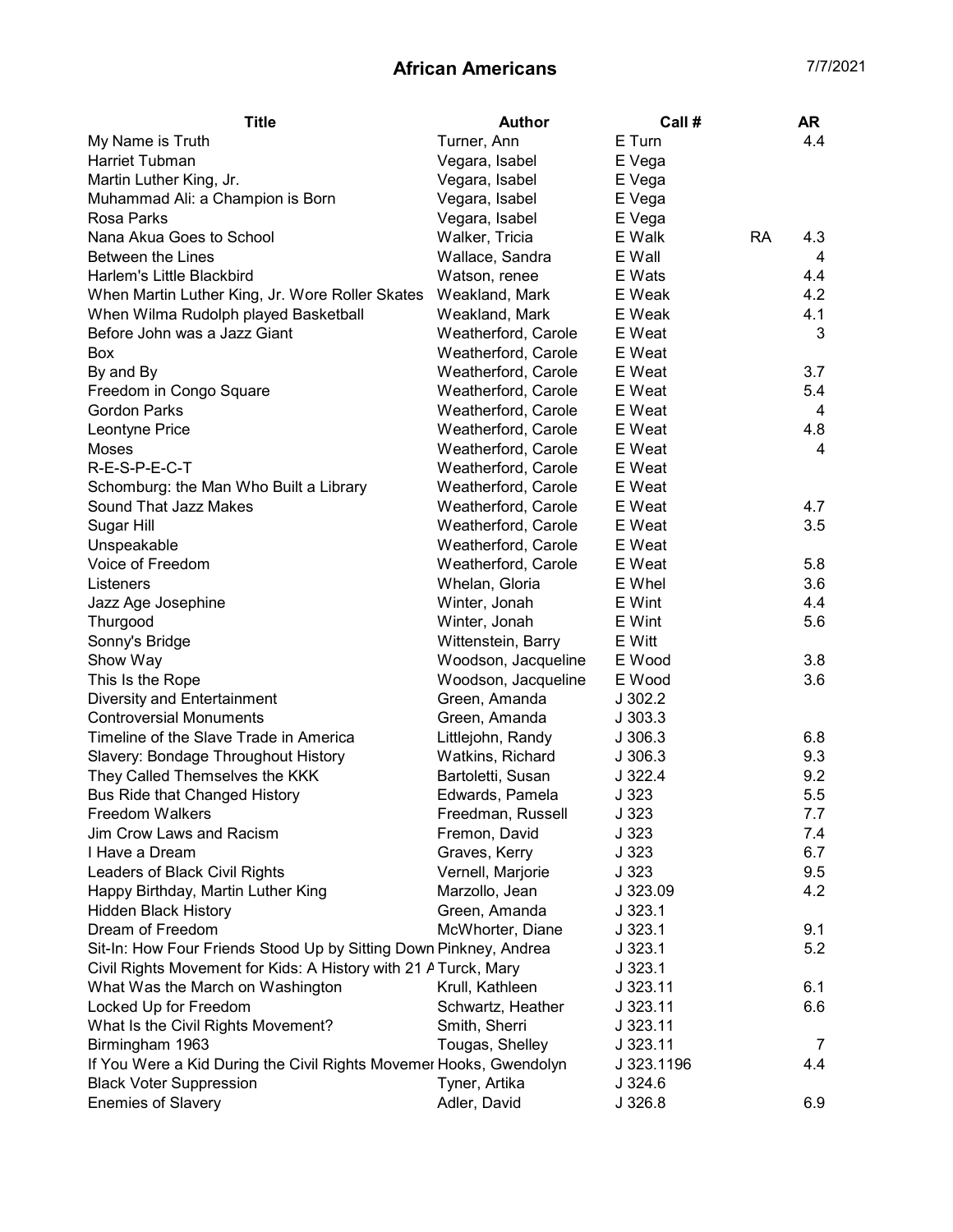| To Be a Slave<br>Lester, Julius<br>J 326.973<br>6.9<br>Vigilante Danger<br>Tyner, Artika<br>J362.8<br>Getting Away With Murder: the true story of the em Crowe, Chris<br>8.7<br>J364.15<br>Little Rock Girl 1957<br>J 379.2<br>Tougas, Shelley<br>7<br>Gnojewski, Carol<br>Martin Luther King, Jr. Day<br>J 394.261<br>Rissman, Rebecca<br>J 394.261<br>Martin Luther King, Jr. Day<br>Rissman, Rebecca<br>3.5<br>Kwanzaa<br>J 394.2612<br>2.5<br>Juneteenth<br>Nelson, Vaunda<br>J 394.263<br>4.2<br>Juneteenth<br>Rosinsky, Natalie<br>J 394.263<br><b>Brothers of the Knight</b><br>4.5<br>Allen, Debbie<br>J 398.2<br>Leola and the Honeybears<br>Rosales, Melodye<br>J 398.2<br>4<br>Can You Guess My Name?<br>Sierra, Judy<br>J 398.2<br>4.9<br>Mightier Than the Sword<br>Yolen, Jane<br>J 398.2<br>5<br>4.3<br>People Could Fly<br>Hamilton, Virginia<br>J 398.2097<br>More Tales of Uncle Remus<br>Lester, Julius<br>J 398.2097<br><b>Tales of Uncle Remus</b><br>Lester, Julius<br>J 398.2097<br>4.8<br>Raw Head, Bloody Bones<br>Lyons, Mary<br>J 398.2097<br>4.1<br>McKissack, Pat<br>Never Forgotten<br>J 398.2097<br>Parks, Van Dyke<br>Jump Again<br>J 398.2097<br>Parks, Van Dyke<br>Jump On Over<br>J 398.2097<br>Jump! The Adventures of Brer Rabbit<br>Parks, Van Dyke<br>J 398.2097<br><b>Faithful Friend</b><br>San Souci, Robert<br>5.2<br>J 398.2097<br>Secret of the Stones<br>San Souci, Robert<br>4.5<br>J 398.2097<br>Talking Eggs: A Folktale from the American South San Souci, Robert<br>4.4<br>J 398.2097<br>John Henry<br>Lester, Julius<br>J 398.22<br>4<br>Peggony-Po, a Whale of a Tale<br>Pinkney, Andrea<br>3.9<br>J 398.22<br>8.2<br><b>Hidden Figures</b><br>Shetterly, Margot<br>J 510.92<br>African American<br>Sanna, Ellyn<br>J 641.59<br>Venezia, Mike<br>J 709.2<br>5.2<br>Jacob Lawrence<br>5.9<br>J 780.9<br>Duke Ellington<br>Venezia, Mike<br>5.8<br><b>Becoming Billie Holiday</b><br>Weatherford, Carole<br>J 782.42<br>6.8<br>Negro Leagues<br>Doeden, Matt<br>J 796.357<br>What Were the Negro Leagues<br>Johnson, Varian<br>J 796.357<br>We are the Ship<br>Nelson, Kadir<br>J 796.357<br>5.9<br>You Never Heard of Willie Mays?<br>J 796.357<br>4.8<br>Winter, Jonah<br>Burns, Kylie<br>J 796.4<br>6.5<br><b>Simone Biles</b><br>J 808.8<br>Dark-Thirty<br>McKissack, Patricia<br>4.6<br>J 811.54<br>Ashley Bryan's ABC of African American Poetry<br>Bryan, Ashley<br><b>Great Migration</b><br>3.4<br>Greenfield, Eloise<br>J 811.54<br>Come Sunday<br>4.6<br>Grimes, Nikki<br>J 811.54<br>Hopscotch Love<br>Grimes, Nikki<br>J 811.54<br>When Daddy Prays<br>Grimes, Nikki<br>4.4<br>J 811.54<br><b>Fortune's Bones</b><br>Nelson, Marilyn<br>5.6<br>J 811.54<br>We Troubled the Waters<br>Shange, Ntozake<br>J 811.54<br><b>RA</b><br>I Remember: Poems and Pictures of Heritage<br>Hopkins, Lee<br>J 811.6<br>Fleischman, John<br>7.6<br>Black and White Airmen: Their True History<br>J 940.54<br>Smith, Sherri<br>Who Were the Tuskegee Airmen?<br>J 940.54<br>5.5<br>Tuskegee Airmen<br>Doeden, Matt<br>5.2<br>J 940.544<br>McDonough, Yona<br>What Was the Underground Railroad<br>J 973.7<br>5<br>January's Sparrow<br>Polacco, Patricia<br>4.4<br>J 973.7<br>Barretta, Gene<br>J B Ali | <b>Title</b>                     | <b>Author</b> | Call # | AR |
|----------------------------------------------------------------------------------------------------------------------------------------------------------------------------------------------------------------------------------------------------------------------------------------------------------------------------------------------------------------------------------------------------------------------------------------------------------------------------------------------------------------------------------------------------------------------------------------------------------------------------------------------------------------------------------------------------------------------------------------------------------------------------------------------------------------------------------------------------------------------------------------------------------------------------------------------------------------------------------------------------------------------------------------------------------------------------------------------------------------------------------------------------------------------------------------------------------------------------------------------------------------------------------------------------------------------------------------------------------------------------------------------------------------------------------------------------------------------------------------------------------------------------------------------------------------------------------------------------------------------------------------------------------------------------------------------------------------------------------------------------------------------------------------------------------------------------------------------------------------------------------------------------------------------------------------------------------------------------------------------------------------------------------------------------------------------------------------------------------------------------------------------------------------------------------------------------------------------------------------------------------------------------------------------------------------------------------------------------------------------------------------------------------------------------------------------------------------------------------------------------------------------------------------------------------------------------------------------------------------------------------------------------------------------------------------------------------------------------------------------------------------------------------------------------------------------------------------------------------------------------------------------------------------------------------------------------------------------------------------------------------------------------------------------------------------------------------------------------------------------------------------------------------------------------------------------------------------------------------------------------------|----------------------------------|---------------|--------|----|
|                                                                                                                                                                                                                                                                                                                                                                                                                                                                                                                                                                                                                                                                                                                                                                                                                                                                                                                                                                                                                                                                                                                                                                                                                                                                                                                                                                                                                                                                                                                                                                                                                                                                                                                                                                                                                                                                                                                                                                                                                                                                                                                                                                                                                                                                                                                                                                                                                                                                                                                                                                                                                                                                                                                                                                                                                                                                                                                                                                                                                                                                                                                                                                                                                                                          |                                  |               |        |    |
|                                                                                                                                                                                                                                                                                                                                                                                                                                                                                                                                                                                                                                                                                                                                                                                                                                                                                                                                                                                                                                                                                                                                                                                                                                                                                                                                                                                                                                                                                                                                                                                                                                                                                                                                                                                                                                                                                                                                                                                                                                                                                                                                                                                                                                                                                                                                                                                                                                                                                                                                                                                                                                                                                                                                                                                                                                                                                                                                                                                                                                                                                                                                                                                                                                                          |                                  |               |        |    |
|                                                                                                                                                                                                                                                                                                                                                                                                                                                                                                                                                                                                                                                                                                                                                                                                                                                                                                                                                                                                                                                                                                                                                                                                                                                                                                                                                                                                                                                                                                                                                                                                                                                                                                                                                                                                                                                                                                                                                                                                                                                                                                                                                                                                                                                                                                                                                                                                                                                                                                                                                                                                                                                                                                                                                                                                                                                                                                                                                                                                                                                                                                                                                                                                                                                          |                                  |               |        |    |
|                                                                                                                                                                                                                                                                                                                                                                                                                                                                                                                                                                                                                                                                                                                                                                                                                                                                                                                                                                                                                                                                                                                                                                                                                                                                                                                                                                                                                                                                                                                                                                                                                                                                                                                                                                                                                                                                                                                                                                                                                                                                                                                                                                                                                                                                                                                                                                                                                                                                                                                                                                                                                                                                                                                                                                                                                                                                                                                                                                                                                                                                                                                                                                                                                                                          |                                  |               |        |    |
|                                                                                                                                                                                                                                                                                                                                                                                                                                                                                                                                                                                                                                                                                                                                                                                                                                                                                                                                                                                                                                                                                                                                                                                                                                                                                                                                                                                                                                                                                                                                                                                                                                                                                                                                                                                                                                                                                                                                                                                                                                                                                                                                                                                                                                                                                                                                                                                                                                                                                                                                                                                                                                                                                                                                                                                                                                                                                                                                                                                                                                                                                                                                                                                                                                                          |                                  |               |        |    |
|                                                                                                                                                                                                                                                                                                                                                                                                                                                                                                                                                                                                                                                                                                                                                                                                                                                                                                                                                                                                                                                                                                                                                                                                                                                                                                                                                                                                                                                                                                                                                                                                                                                                                                                                                                                                                                                                                                                                                                                                                                                                                                                                                                                                                                                                                                                                                                                                                                                                                                                                                                                                                                                                                                                                                                                                                                                                                                                                                                                                                                                                                                                                                                                                                                                          |                                  |               |        |    |
|                                                                                                                                                                                                                                                                                                                                                                                                                                                                                                                                                                                                                                                                                                                                                                                                                                                                                                                                                                                                                                                                                                                                                                                                                                                                                                                                                                                                                                                                                                                                                                                                                                                                                                                                                                                                                                                                                                                                                                                                                                                                                                                                                                                                                                                                                                                                                                                                                                                                                                                                                                                                                                                                                                                                                                                                                                                                                                                                                                                                                                                                                                                                                                                                                                                          |                                  |               |        |    |
|                                                                                                                                                                                                                                                                                                                                                                                                                                                                                                                                                                                                                                                                                                                                                                                                                                                                                                                                                                                                                                                                                                                                                                                                                                                                                                                                                                                                                                                                                                                                                                                                                                                                                                                                                                                                                                                                                                                                                                                                                                                                                                                                                                                                                                                                                                                                                                                                                                                                                                                                                                                                                                                                                                                                                                                                                                                                                                                                                                                                                                                                                                                                                                                                                                                          |                                  |               |        |    |
|                                                                                                                                                                                                                                                                                                                                                                                                                                                                                                                                                                                                                                                                                                                                                                                                                                                                                                                                                                                                                                                                                                                                                                                                                                                                                                                                                                                                                                                                                                                                                                                                                                                                                                                                                                                                                                                                                                                                                                                                                                                                                                                                                                                                                                                                                                                                                                                                                                                                                                                                                                                                                                                                                                                                                                                                                                                                                                                                                                                                                                                                                                                                                                                                                                                          |                                  |               |        |    |
|                                                                                                                                                                                                                                                                                                                                                                                                                                                                                                                                                                                                                                                                                                                                                                                                                                                                                                                                                                                                                                                                                                                                                                                                                                                                                                                                                                                                                                                                                                                                                                                                                                                                                                                                                                                                                                                                                                                                                                                                                                                                                                                                                                                                                                                                                                                                                                                                                                                                                                                                                                                                                                                                                                                                                                                                                                                                                                                                                                                                                                                                                                                                                                                                                                                          |                                  |               |        |    |
|                                                                                                                                                                                                                                                                                                                                                                                                                                                                                                                                                                                                                                                                                                                                                                                                                                                                                                                                                                                                                                                                                                                                                                                                                                                                                                                                                                                                                                                                                                                                                                                                                                                                                                                                                                                                                                                                                                                                                                                                                                                                                                                                                                                                                                                                                                                                                                                                                                                                                                                                                                                                                                                                                                                                                                                                                                                                                                                                                                                                                                                                                                                                                                                                                                                          |                                  |               |        |    |
|                                                                                                                                                                                                                                                                                                                                                                                                                                                                                                                                                                                                                                                                                                                                                                                                                                                                                                                                                                                                                                                                                                                                                                                                                                                                                                                                                                                                                                                                                                                                                                                                                                                                                                                                                                                                                                                                                                                                                                                                                                                                                                                                                                                                                                                                                                                                                                                                                                                                                                                                                                                                                                                                                                                                                                                                                                                                                                                                                                                                                                                                                                                                                                                                                                                          |                                  |               |        |    |
|                                                                                                                                                                                                                                                                                                                                                                                                                                                                                                                                                                                                                                                                                                                                                                                                                                                                                                                                                                                                                                                                                                                                                                                                                                                                                                                                                                                                                                                                                                                                                                                                                                                                                                                                                                                                                                                                                                                                                                                                                                                                                                                                                                                                                                                                                                                                                                                                                                                                                                                                                                                                                                                                                                                                                                                                                                                                                                                                                                                                                                                                                                                                                                                                                                                          |                                  |               |        |    |
|                                                                                                                                                                                                                                                                                                                                                                                                                                                                                                                                                                                                                                                                                                                                                                                                                                                                                                                                                                                                                                                                                                                                                                                                                                                                                                                                                                                                                                                                                                                                                                                                                                                                                                                                                                                                                                                                                                                                                                                                                                                                                                                                                                                                                                                                                                                                                                                                                                                                                                                                                                                                                                                                                                                                                                                                                                                                                                                                                                                                                                                                                                                                                                                                                                                          |                                  |               |        |    |
|                                                                                                                                                                                                                                                                                                                                                                                                                                                                                                                                                                                                                                                                                                                                                                                                                                                                                                                                                                                                                                                                                                                                                                                                                                                                                                                                                                                                                                                                                                                                                                                                                                                                                                                                                                                                                                                                                                                                                                                                                                                                                                                                                                                                                                                                                                                                                                                                                                                                                                                                                                                                                                                                                                                                                                                                                                                                                                                                                                                                                                                                                                                                                                                                                                                          |                                  |               |        |    |
|                                                                                                                                                                                                                                                                                                                                                                                                                                                                                                                                                                                                                                                                                                                                                                                                                                                                                                                                                                                                                                                                                                                                                                                                                                                                                                                                                                                                                                                                                                                                                                                                                                                                                                                                                                                                                                                                                                                                                                                                                                                                                                                                                                                                                                                                                                                                                                                                                                                                                                                                                                                                                                                                                                                                                                                                                                                                                                                                                                                                                                                                                                                                                                                                                                                          |                                  |               |        |    |
|                                                                                                                                                                                                                                                                                                                                                                                                                                                                                                                                                                                                                                                                                                                                                                                                                                                                                                                                                                                                                                                                                                                                                                                                                                                                                                                                                                                                                                                                                                                                                                                                                                                                                                                                                                                                                                                                                                                                                                                                                                                                                                                                                                                                                                                                                                                                                                                                                                                                                                                                                                                                                                                                                                                                                                                                                                                                                                                                                                                                                                                                                                                                                                                                                                                          |                                  |               |        |    |
|                                                                                                                                                                                                                                                                                                                                                                                                                                                                                                                                                                                                                                                                                                                                                                                                                                                                                                                                                                                                                                                                                                                                                                                                                                                                                                                                                                                                                                                                                                                                                                                                                                                                                                                                                                                                                                                                                                                                                                                                                                                                                                                                                                                                                                                                                                                                                                                                                                                                                                                                                                                                                                                                                                                                                                                                                                                                                                                                                                                                                                                                                                                                                                                                                                                          |                                  |               |        |    |
|                                                                                                                                                                                                                                                                                                                                                                                                                                                                                                                                                                                                                                                                                                                                                                                                                                                                                                                                                                                                                                                                                                                                                                                                                                                                                                                                                                                                                                                                                                                                                                                                                                                                                                                                                                                                                                                                                                                                                                                                                                                                                                                                                                                                                                                                                                                                                                                                                                                                                                                                                                                                                                                                                                                                                                                                                                                                                                                                                                                                                                                                                                                                                                                                                                                          |                                  |               |        |    |
|                                                                                                                                                                                                                                                                                                                                                                                                                                                                                                                                                                                                                                                                                                                                                                                                                                                                                                                                                                                                                                                                                                                                                                                                                                                                                                                                                                                                                                                                                                                                                                                                                                                                                                                                                                                                                                                                                                                                                                                                                                                                                                                                                                                                                                                                                                                                                                                                                                                                                                                                                                                                                                                                                                                                                                                                                                                                                                                                                                                                                                                                                                                                                                                                                                                          |                                  |               |        |    |
|                                                                                                                                                                                                                                                                                                                                                                                                                                                                                                                                                                                                                                                                                                                                                                                                                                                                                                                                                                                                                                                                                                                                                                                                                                                                                                                                                                                                                                                                                                                                                                                                                                                                                                                                                                                                                                                                                                                                                                                                                                                                                                                                                                                                                                                                                                                                                                                                                                                                                                                                                                                                                                                                                                                                                                                                                                                                                                                                                                                                                                                                                                                                                                                                                                                          |                                  |               |        |    |
|                                                                                                                                                                                                                                                                                                                                                                                                                                                                                                                                                                                                                                                                                                                                                                                                                                                                                                                                                                                                                                                                                                                                                                                                                                                                                                                                                                                                                                                                                                                                                                                                                                                                                                                                                                                                                                                                                                                                                                                                                                                                                                                                                                                                                                                                                                                                                                                                                                                                                                                                                                                                                                                                                                                                                                                                                                                                                                                                                                                                                                                                                                                                                                                                                                                          |                                  |               |        |    |
|                                                                                                                                                                                                                                                                                                                                                                                                                                                                                                                                                                                                                                                                                                                                                                                                                                                                                                                                                                                                                                                                                                                                                                                                                                                                                                                                                                                                                                                                                                                                                                                                                                                                                                                                                                                                                                                                                                                                                                                                                                                                                                                                                                                                                                                                                                                                                                                                                                                                                                                                                                                                                                                                                                                                                                                                                                                                                                                                                                                                                                                                                                                                                                                                                                                          |                                  |               |        |    |
|                                                                                                                                                                                                                                                                                                                                                                                                                                                                                                                                                                                                                                                                                                                                                                                                                                                                                                                                                                                                                                                                                                                                                                                                                                                                                                                                                                                                                                                                                                                                                                                                                                                                                                                                                                                                                                                                                                                                                                                                                                                                                                                                                                                                                                                                                                                                                                                                                                                                                                                                                                                                                                                                                                                                                                                                                                                                                                                                                                                                                                                                                                                                                                                                                                                          |                                  |               |        |    |
|                                                                                                                                                                                                                                                                                                                                                                                                                                                                                                                                                                                                                                                                                                                                                                                                                                                                                                                                                                                                                                                                                                                                                                                                                                                                                                                                                                                                                                                                                                                                                                                                                                                                                                                                                                                                                                                                                                                                                                                                                                                                                                                                                                                                                                                                                                                                                                                                                                                                                                                                                                                                                                                                                                                                                                                                                                                                                                                                                                                                                                                                                                                                                                                                                                                          |                                  |               |        |    |
|                                                                                                                                                                                                                                                                                                                                                                                                                                                                                                                                                                                                                                                                                                                                                                                                                                                                                                                                                                                                                                                                                                                                                                                                                                                                                                                                                                                                                                                                                                                                                                                                                                                                                                                                                                                                                                                                                                                                                                                                                                                                                                                                                                                                                                                                                                                                                                                                                                                                                                                                                                                                                                                                                                                                                                                                                                                                                                                                                                                                                                                                                                                                                                                                                                                          |                                  |               |        |    |
|                                                                                                                                                                                                                                                                                                                                                                                                                                                                                                                                                                                                                                                                                                                                                                                                                                                                                                                                                                                                                                                                                                                                                                                                                                                                                                                                                                                                                                                                                                                                                                                                                                                                                                                                                                                                                                                                                                                                                                                                                                                                                                                                                                                                                                                                                                                                                                                                                                                                                                                                                                                                                                                                                                                                                                                                                                                                                                                                                                                                                                                                                                                                                                                                                                                          |                                  |               |        |    |
|                                                                                                                                                                                                                                                                                                                                                                                                                                                                                                                                                                                                                                                                                                                                                                                                                                                                                                                                                                                                                                                                                                                                                                                                                                                                                                                                                                                                                                                                                                                                                                                                                                                                                                                                                                                                                                                                                                                                                                                                                                                                                                                                                                                                                                                                                                                                                                                                                                                                                                                                                                                                                                                                                                                                                                                                                                                                                                                                                                                                                                                                                                                                                                                                                                                          |                                  |               |        |    |
|                                                                                                                                                                                                                                                                                                                                                                                                                                                                                                                                                                                                                                                                                                                                                                                                                                                                                                                                                                                                                                                                                                                                                                                                                                                                                                                                                                                                                                                                                                                                                                                                                                                                                                                                                                                                                                                                                                                                                                                                                                                                                                                                                                                                                                                                                                                                                                                                                                                                                                                                                                                                                                                                                                                                                                                                                                                                                                                                                                                                                                                                                                                                                                                                                                                          |                                  |               |        |    |
|                                                                                                                                                                                                                                                                                                                                                                                                                                                                                                                                                                                                                                                                                                                                                                                                                                                                                                                                                                                                                                                                                                                                                                                                                                                                                                                                                                                                                                                                                                                                                                                                                                                                                                                                                                                                                                                                                                                                                                                                                                                                                                                                                                                                                                                                                                                                                                                                                                                                                                                                                                                                                                                                                                                                                                                                                                                                                                                                                                                                                                                                                                                                                                                                                                                          |                                  |               |        |    |
|                                                                                                                                                                                                                                                                                                                                                                                                                                                                                                                                                                                                                                                                                                                                                                                                                                                                                                                                                                                                                                                                                                                                                                                                                                                                                                                                                                                                                                                                                                                                                                                                                                                                                                                                                                                                                                                                                                                                                                                                                                                                                                                                                                                                                                                                                                                                                                                                                                                                                                                                                                                                                                                                                                                                                                                                                                                                                                                                                                                                                                                                                                                                                                                                                                                          |                                  |               |        |    |
|                                                                                                                                                                                                                                                                                                                                                                                                                                                                                                                                                                                                                                                                                                                                                                                                                                                                                                                                                                                                                                                                                                                                                                                                                                                                                                                                                                                                                                                                                                                                                                                                                                                                                                                                                                                                                                                                                                                                                                                                                                                                                                                                                                                                                                                                                                                                                                                                                                                                                                                                                                                                                                                                                                                                                                                                                                                                                                                                                                                                                                                                                                                                                                                                                                                          |                                  |               |        |    |
|                                                                                                                                                                                                                                                                                                                                                                                                                                                                                                                                                                                                                                                                                                                                                                                                                                                                                                                                                                                                                                                                                                                                                                                                                                                                                                                                                                                                                                                                                                                                                                                                                                                                                                                                                                                                                                                                                                                                                                                                                                                                                                                                                                                                                                                                                                                                                                                                                                                                                                                                                                                                                                                                                                                                                                                                                                                                                                                                                                                                                                                                                                                                                                                                                                                          |                                  |               |        |    |
|                                                                                                                                                                                                                                                                                                                                                                                                                                                                                                                                                                                                                                                                                                                                                                                                                                                                                                                                                                                                                                                                                                                                                                                                                                                                                                                                                                                                                                                                                                                                                                                                                                                                                                                                                                                                                                                                                                                                                                                                                                                                                                                                                                                                                                                                                                                                                                                                                                                                                                                                                                                                                                                                                                                                                                                                                                                                                                                                                                                                                                                                                                                                                                                                                                                          |                                  |               |        |    |
|                                                                                                                                                                                                                                                                                                                                                                                                                                                                                                                                                                                                                                                                                                                                                                                                                                                                                                                                                                                                                                                                                                                                                                                                                                                                                                                                                                                                                                                                                                                                                                                                                                                                                                                                                                                                                                                                                                                                                                                                                                                                                                                                                                                                                                                                                                                                                                                                                                                                                                                                                                                                                                                                                                                                                                                                                                                                                                                                                                                                                                                                                                                                                                                                                                                          |                                  |               |        |    |
|                                                                                                                                                                                                                                                                                                                                                                                                                                                                                                                                                                                                                                                                                                                                                                                                                                                                                                                                                                                                                                                                                                                                                                                                                                                                                                                                                                                                                                                                                                                                                                                                                                                                                                                                                                                                                                                                                                                                                                                                                                                                                                                                                                                                                                                                                                                                                                                                                                                                                                                                                                                                                                                                                                                                                                                                                                                                                                                                                                                                                                                                                                                                                                                                                                                          |                                  |               |        |    |
|                                                                                                                                                                                                                                                                                                                                                                                                                                                                                                                                                                                                                                                                                                                                                                                                                                                                                                                                                                                                                                                                                                                                                                                                                                                                                                                                                                                                                                                                                                                                                                                                                                                                                                                                                                                                                                                                                                                                                                                                                                                                                                                                                                                                                                                                                                                                                                                                                                                                                                                                                                                                                                                                                                                                                                                                                                                                                                                                                                                                                                                                                                                                                                                                                                                          |                                  |               |        |    |
|                                                                                                                                                                                                                                                                                                                                                                                                                                                                                                                                                                                                                                                                                                                                                                                                                                                                                                                                                                                                                                                                                                                                                                                                                                                                                                                                                                                                                                                                                                                                                                                                                                                                                                                                                                                                                                                                                                                                                                                                                                                                                                                                                                                                                                                                                                                                                                                                                                                                                                                                                                                                                                                                                                                                                                                                                                                                                                                                                                                                                                                                                                                                                                                                                                                          |                                  |               |        |    |
|                                                                                                                                                                                                                                                                                                                                                                                                                                                                                                                                                                                                                                                                                                                                                                                                                                                                                                                                                                                                                                                                                                                                                                                                                                                                                                                                                                                                                                                                                                                                                                                                                                                                                                                                                                                                                                                                                                                                                                                                                                                                                                                                                                                                                                                                                                                                                                                                                                                                                                                                                                                                                                                                                                                                                                                                                                                                                                                                                                                                                                                                                                                                                                                                                                                          |                                  |               |        |    |
|                                                                                                                                                                                                                                                                                                                                                                                                                                                                                                                                                                                                                                                                                                                                                                                                                                                                                                                                                                                                                                                                                                                                                                                                                                                                                                                                                                                                                                                                                                                                                                                                                                                                                                                                                                                                                                                                                                                                                                                                                                                                                                                                                                                                                                                                                                                                                                                                                                                                                                                                                                                                                                                                                                                                                                                                                                                                                                                                                                                                                                                                                                                                                                                                                                                          |                                  |               |        |    |
|                                                                                                                                                                                                                                                                                                                                                                                                                                                                                                                                                                                                                                                                                                                                                                                                                                                                                                                                                                                                                                                                                                                                                                                                                                                                                                                                                                                                                                                                                                                                                                                                                                                                                                                                                                                                                                                                                                                                                                                                                                                                                                                                                                                                                                                                                                                                                                                                                                                                                                                                                                                                                                                                                                                                                                                                                                                                                                                                                                                                                                                                                                                                                                                                                                                          |                                  |               |        |    |
|                                                                                                                                                                                                                                                                                                                                                                                                                                                                                                                                                                                                                                                                                                                                                                                                                                                                                                                                                                                                                                                                                                                                                                                                                                                                                                                                                                                                                                                                                                                                                                                                                                                                                                                                                                                                                                                                                                                                                                                                                                                                                                                                                                                                                                                                                                                                                                                                                                                                                                                                                                                                                                                                                                                                                                                                                                                                                                                                                                                                                                                                                                                                                                                                                                                          |                                  |               |        |    |
|                                                                                                                                                                                                                                                                                                                                                                                                                                                                                                                                                                                                                                                                                                                                                                                                                                                                                                                                                                                                                                                                                                                                                                                                                                                                                                                                                                                                                                                                                                                                                                                                                                                                                                                                                                                                                                                                                                                                                                                                                                                                                                                                                                                                                                                                                                                                                                                                                                                                                                                                                                                                                                                                                                                                                                                                                                                                                                                                                                                                                                                                                                                                                                                                                                                          |                                  |               |        |    |
|                                                                                                                                                                                                                                                                                                                                                                                                                                                                                                                                                                                                                                                                                                                                                                                                                                                                                                                                                                                                                                                                                                                                                                                                                                                                                                                                                                                                                                                                                                                                                                                                                                                                                                                                                                                                                                                                                                                                                                                                                                                                                                                                                                                                                                                                                                                                                                                                                                                                                                                                                                                                                                                                                                                                                                                                                                                                                                                                                                                                                                                                                                                                                                                                                                                          |                                  |               |        |    |
|                                                                                                                                                                                                                                                                                                                                                                                                                                                                                                                                                                                                                                                                                                                                                                                                                                                                                                                                                                                                                                                                                                                                                                                                                                                                                                                                                                                                                                                                                                                                                                                                                                                                                                                                                                                                                                                                                                                                                                                                                                                                                                                                                                                                                                                                                                                                                                                                                                                                                                                                                                                                                                                                                                                                                                                                                                                                                                                                                                                                                                                                                                                                                                                                                                                          |                                  |               |        |    |
|                                                                                                                                                                                                                                                                                                                                                                                                                                                                                                                                                                                                                                                                                                                                                                                                                                                                                                                                                                                                                                                                                                                                                                                                                                                                                                                                                                                                                                                                                                                                                                                                                                                                                                                                                                                                                                                                                                                                                                                                                                                                                                                                                                                                                                                                                                                                                                                                                                                                                                                                                                                                                                                                                                                                                                                                                                                                                                                                                                                                                                                                                                                                                                                                                                                          |                                  |               |        |    |
|                                                                                                                                                                                                                                                                                                                                                                                                                                                                                                                                                                                                                                                                                                                                                                                                                                                                                                                                                                                                                                                                                                                                                                                                                                                                                                                                                                                                                                                                                                                                                                                                                                                                                                                                                                                                                                                                                                                                                                                                                                                                                                                                                                                                                                                                                                                                                                                                                                                                                                                                                                                                                                                                                                                                                                                                                                                                                                                                                                                                                                                                                                                                                                                                                                                          |                                  |               |        |    |
|                                                                                                                                                                                                                                                                                                                                                                                                                                                                                                                                                                                                                                                                                                                                                                                                                                                                                                                                                                                                                                                                                                                                                                                                                                                                                                                                                                                                                                                                                                                                                                                                                                                                                                                                                                                                                                                                                                                                                                                                                                                                                                                                                                                                                                                                                                                                                                                                                                                                                                                                                                                                                                                                                                                                                                                                                                                                                                                                                                                                                                                                                                                                                                                                                                                          |                                  |               |        |    |
|                                                                                                                                                                                                                                                                                                                                                                                                                                                                                                                                                                                                                                                                                                                                                                                                                                                                                                                                                                                                                                                                                                                                                                                                                                                                                                                                                                                                                                                                                                                                                                                                                                                                                                                                                                                                                                                                                                                                                                                                                                                                                                                                                                                                                                                                                                                                                                                                                                                                                                                                                                                                                                                                                                                                                                                                                                                                                                                                                                                                                                                                                                                                                                                                                                                          |                                  |               |        |    |
|                                                                                                                                                                                                                                                                                                                                                                                                                                                                                                                                                                                                                                                                                                                                                                                                                                                                                                                                                                                                                                                                                                                                                                                                                                                                                                                                                                                                                                                                                                                                                                                                                                                                                                                                                                                                                                                                                                                                                                                                                                                                                                                                                                                                                                                                                                                                                                                                                                                                                                                                                                                                                                                                                                                                                                                                                                                                                                                                                                                                                                                                                                                                                                                                                                                          |                                  |               |        |    |
|                                                                                                                                                                                                                                                                                                                                                                                                                                                                                                                                                                                                                                                                                                                                                                                                                                                                                                                                                                                                                                                                                                                                                                                                                                                                                                                                                                                                                                                                                                                                                                                                                                                                                                                                                                                                                                                                                                                                                                                                                                                                                                                                                                                                                                                                                                                                                                                                                                                                                                                                                                                                                                                                                                                                                                                                                                                                                                                                                                                                                                                                                                                                                                                                                                                          | Muhammad Ali: a Champion is Born |               |        |    |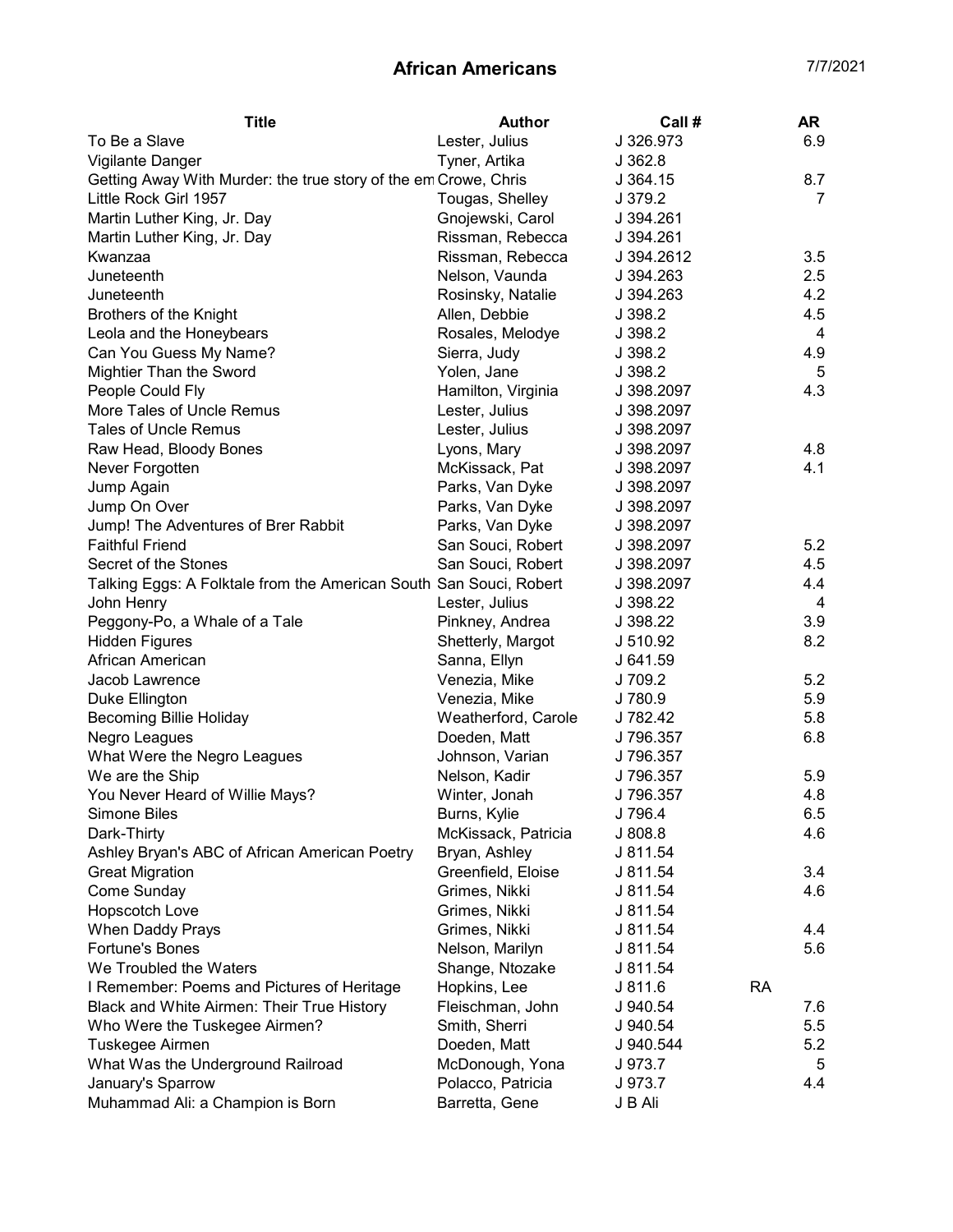| <b>Title</b>                                                      | <b>Author</b>                   | Call#                       | <b>AR</b> |
|-------------------------------------------------------------------|---------------------------------|-----------------------------|-----------|
| Who Is Muhammad Ali?                                              | Buckley, James                  | J B Ali                     | 5.8       |
| <b>Becoming Muhammad Ali</b>                                      | Patterson, James                | J B Ali                     | 5.4       |
| Who Was Maya Angelou?                                             | Labrecque, Ellen                | J B Angelou                 | 5.8       |
| Who Was Louis Armstrong?                                          | McDonough, Yona                 | J B Armstrong               | 5.2       |
| Who Was Kobe Bryant?                                              | Labrecque, Ellen                | J B Bryant                  |           |
| Who Was George Washington Carver?                                 | Gigliotti, Jim                  | J B Carver                  | 5.9       |
| Who Was Roberto Clemente?                                         | Buckley, James                  | J B Clemente                | 5.9       |
| Little Leaders: Bold Women in Black History                       | Harrison, Vashti                | J B Collection              |           |
| Who Was Frederick Douglass?                                       | Prince, April                   | J B Douglass                | 5.7       |
| Who Was Duke Ellington?                                           | Payne, M. D.                    | J B Ellington               |           |
| Who Is Aretha Franklin?                                           | Medina, Nico                    | J B Franklin                | 5.9       |
| Who Is Kamala Harris                                              | Anderson, Kirsten               | J B Harris                  |           |
| Kamala Harris                                                     | Schwartz, Heather               | J B Harris                  |           |
| Who Was Michael Jackson?                                          | Stine, Megan                    | J B Jackson                 | 4.5       |
| Who Is Michael Jordan                                             | Anderson, Kirsten               | J B Jordan                  |           |
| Dr. Martin Luther King, Jr.                                       | Adler, David                    | J B King                    |           |
| Picture Book of Martin Luther King, Jr.                           | Adler, David                    | J B King                    | 3.8       |
| Who Was Martin Luther King, Jr.?                                  | Bader, Bonnie                   | J B King                    | 5.2       |
| Who Was Coretta Scott King?                                       | Heran, Gail                     | J B King                    | 4.7       |
| Maritcha: A Nineteenth Century American Girl                      | Bolden, Tonya                   | J B Lyons                   | 7.7       |
| Who Was Nelson Mandela?                                           | Pollack, Pam                    | J B Mandela                 | 5.9       |
| Who Was Bob Marley?                                               | Ellison, Katie                  | J B Marley                  | 5.5       |
| Robby Novak: Kid President and Promoter of Posit Barghoorn, Linda |                                 | J B Novak                   | 5.3       |
| Barack Obama: president for a new era                             | Brill, Marlene                  | J B Obama                   | 5.6       |
| Who is Barack Obama                                               | Edwards, Roberta                | J B Obama                   | 5.1       |
| Who is Michelle Obama?                                            | Stine, Megan                    | J B Obama                   | 4.7       |
| Michelle Obama                                                    | Wheeler, Jill                   | J B Obama                   | 4.8       |
| Who Was Jesse Owens                                               | Buckley, James                  | J B Owens                   | 5.9       |
| Who Was Rosa Parks?                                               | McDonough, Yona                 | J B Parks                   | 4.8       |
| Who Was Jackie Robinson?                                          | Herman, Gail                    | J B Robinson                | 4.5       |
| Who Was Sojourner Truth                                           | McDonough, Yona                 | J B Truth                   | 4.8       |
| Harriet Tubman and the Underground Railroad                       | Martin, Michael                 | J B Tubman                  | 3.7       |
| Who Was Harriet Tubman                                            | McDonough, Yona                 | J B Tubman                  |           |
| Who Was Harriet Tubman?                                           | McDonough, Yona                 | J B Tubman                  | 4.6       |
| Harriet Tubman                                                    | Rau, Dana                       | J B Tubman                  | 4         |
| Harriet Tubman                                                    | Shone, Rob                      | J B Tubman                  | 4.2       |
|                                                                   |                                 |                             |           |
| Who Was Booker T Washington?<br>Who Was Ida B. Wells              | Buckley, James                  | J B Washington<br>J B Wells | 6.3       |
| Who Are Venus and Serena Williams                                 | Fabiny, Sarah<br>Buckley, James |                             |           |
|                                                                   |                                 | J B Williams                | 6         |
| Who Is Stevie Wonder                                              | Gigliotti, Jim                  | J B Wonder                  | 6.1       |
| Story of Ruby Bridges                                             | Coles, Robert                   | J Brl B Bridges             | 4.4       |
| Addy series                                                       | Porter, Connie                  | J History Amer Addy         |           |
| Bud, Not Buddy                                                    | Curtis, Christopher Paul        | J History Curt              | 5         |
| Elijah of Buxton                                                  | Curtis, Christopher Paul        | J History Curt              | 5.4       |
| Journey of Little Charlie                                         | Curtis, Christopher Paul        | J History Curt              | 5.8       |
| Watsons Go to Birmingham - 1963                                   | Curtis, Christopher Paul        | J History Curt              | 5         |
| Best Bad Luck I Ever Had                                          | Levine, Karen                   | J History Levi              | 4.2       |
| Color Me Dark                                                     | McKissack, Patricia             | J History Mcki              | 4.9       |
| Friendship for Today                                              | McKissack, Patricia             | J History Mcki              | 4.1       |
| How High the Moon                                                 | Parsons, Karyn                  | J History Pars              |           |
| Cast Two Shadows                                                  | Rinaldi, Ann                    | J History Rina              | 4.1       |